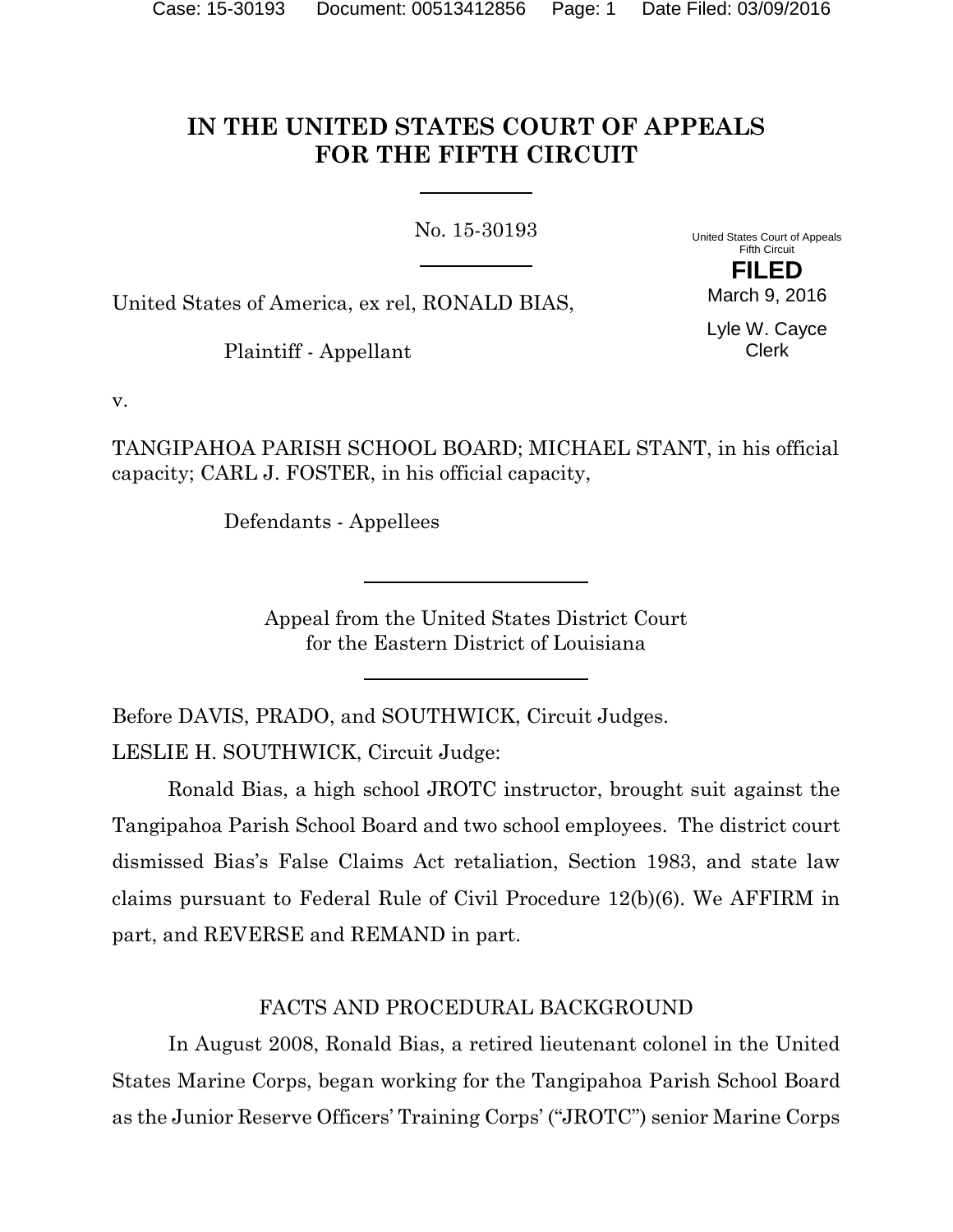instructor at Amite High School. One year later, the Marine Corps recalled Bias to active duty but allowed him to retain his position at Amite High. The Marine Corps paid and employed Bias. Bias alleged, however, that he was "in effect" a contractor or agent for the School Board because he was supervised by Amite High Principal Michael Stant.

In September 2009, the Amite High cross-country team traveled to Destin, Florida. Carl Foster, a teacher who also served as a JROTC master sergeant under Bias, was the faculty adviser for the team and coordinated the trip. The trip was not sponsored by or connected to the federal program, but Bias "overheard a rumor" that Foster requested reimbursement for trip expenses from JROTC funds. Bias, after confirming the reimbursement request with the JROTC Regional Director, reported the alleged attempted misappropriation to the school's principal, Stant. Bias contended that, despite Stant's assurances that he would prevent any attempt to cover costs associated with the trip with JROTC money, Foster submitted reimbursement paperwork with Stant's approval. The Marine Corps denied the request. Stant later facilitated the use of JROTC "activity account" funds to pay the trip expenses, which prompted the Marine Corps to investigate.

In April 2010, Bias reported a second alleged misappropriation to the JROTC Regional Director, which the Regional Director discussed with the School Board. Stant approved another reimbursement to Foster for "concession-stand supplies for an athletic event unrelated to JROTC." Later in the same month, the Marine Corps issued orders transferring Bias to a New Orleans school district more than an hour away from Amite High. Bias said the transfer would be detrimental to his career and cause considerable strain on his family, so he retired from the Marine Corps instead of taking the assignment.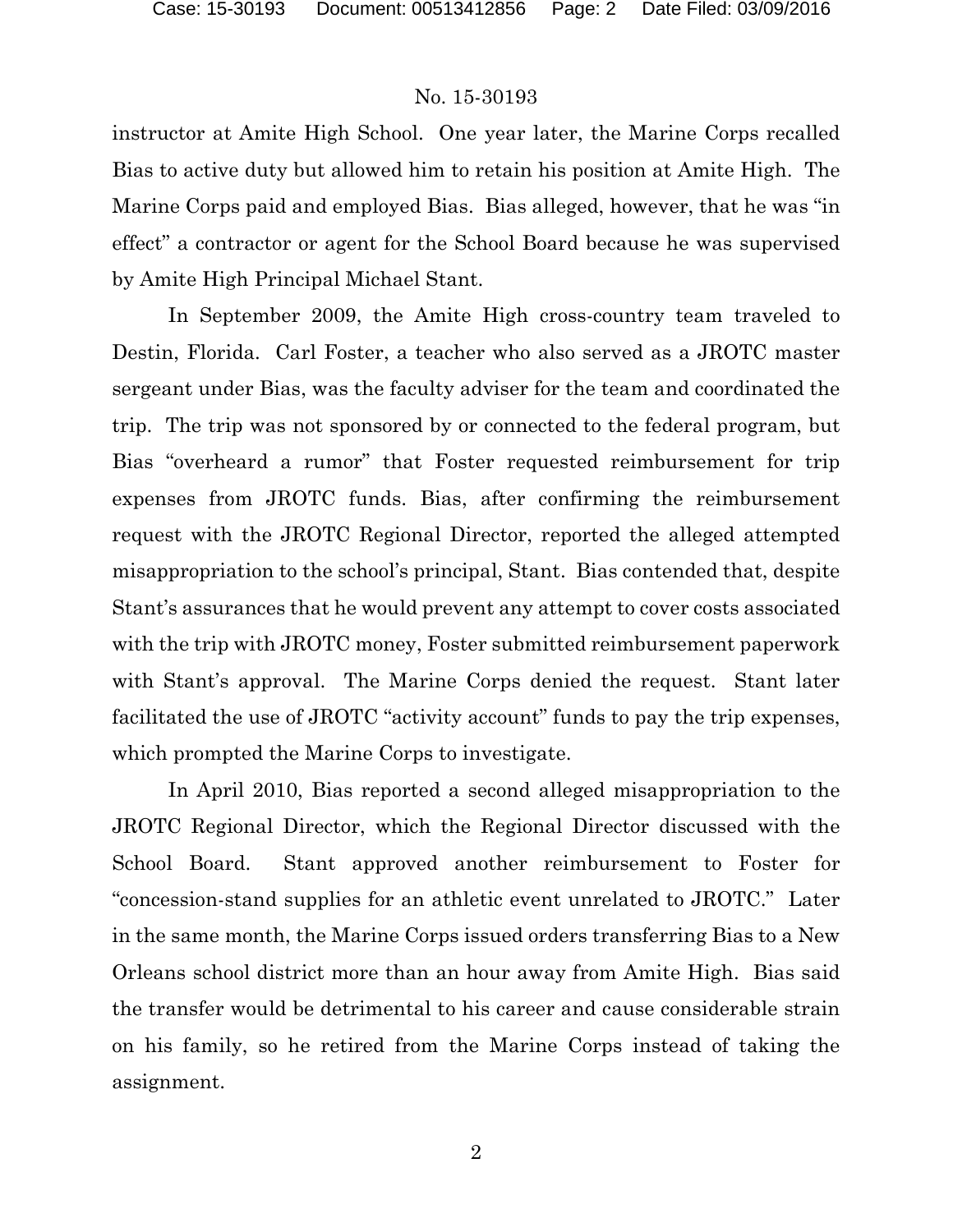Between the time of Bias's first report of misappropriated funds and the Marine Corps's transfer order, Bias's relationship with Stant and Foster deteriorated. Bias alleged that Stant began criticizing Bias's performance to the Marine Corps and others, "shout[ed]" at and "badger[ed]" Bias during meetings, implied to others that he caused Bias's transfer, and spread rumors about Bias to other school employees. Bias said Foster, assisted by Stant, became so insubordinate that he hindered Bias from carrying out his JROTC duties.

In September 2012, Bias filed this lawsuit against the School Board and also against Stant and Foster in their official capacities (collectively, the "defendants"). He asserted claims under the False Claims Act ("FCA"), 31 U.S.C. §§ 3729–3733, including a *qui tam* action and retaliation claim. Bias later amended his complaint to add claims under 42 U.S.C. § 1983 and state law against the same defendants. The defendants moved to dismiss for failure to state a claim or, alternatively, for summary judgment. The district court, relying on Rule 12(b)(6), dismissed Bias's FCA retaliation claim because he had not sufficiently alleged that the defendants caused his employer, the Marine Corps, to transfer him. The district court also dismissed Bias's Section 1983 and state law claims as time-barred. Bias's motion for reconsideration was denied.

After the district court entered a scheduling order related to Bias's sole remaining claim, an FCA *qui tam* action, Bias moved for leave to file a second amended complaint. The magistrate judge denied his motion, and the district court affirmed. The parties settled the remaining FCA claim, and the district court entered final judgment on the previously-dismissed claims in the defendants' favor in January 2015. Bias timely appealed.

3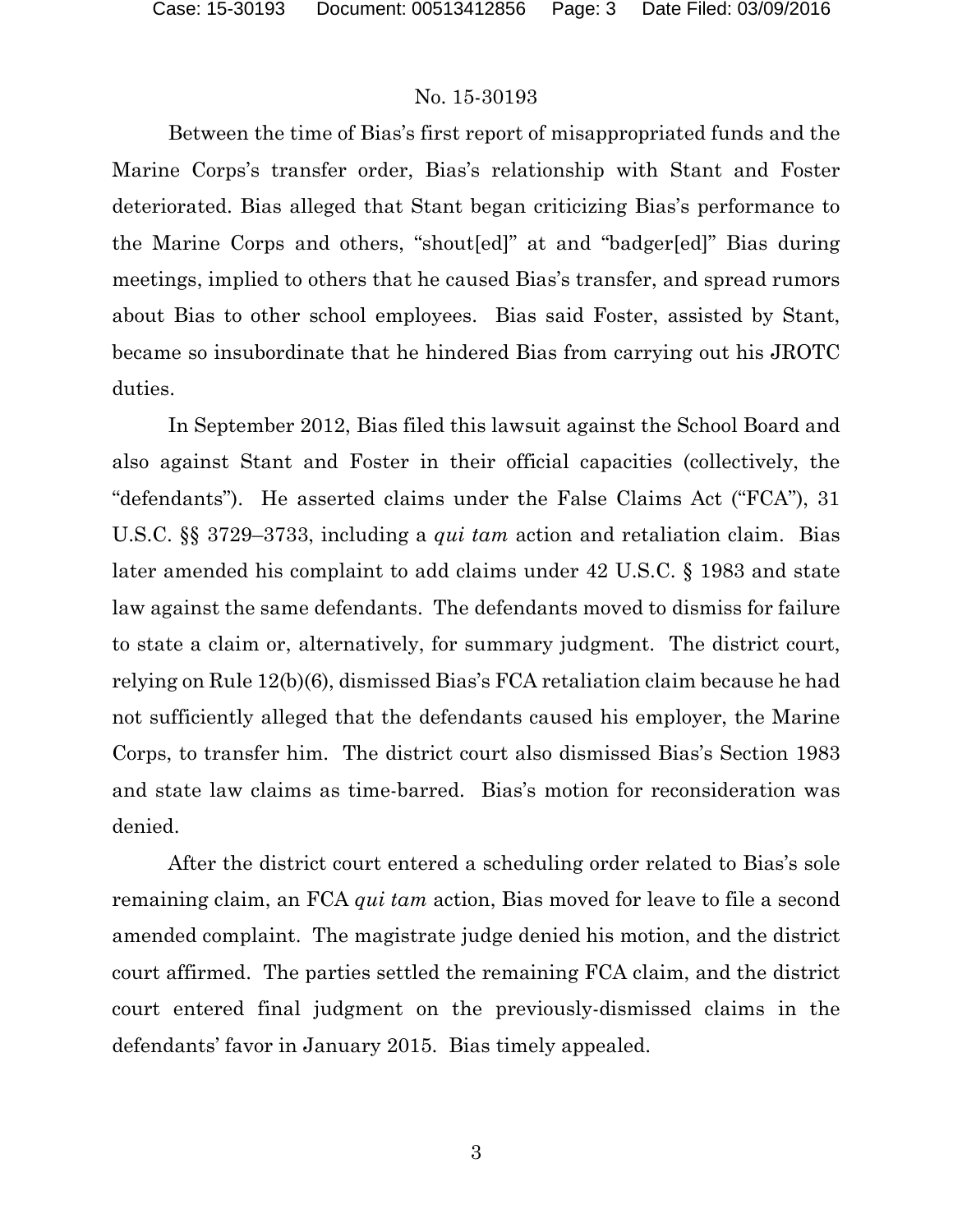## No. 15-30193 DISCUSSION

A district court's dismissal under Rule 12(b)(6) for failure to state a claim is reviewed *de novo*. *Wilson v. Birnberg*, 667 F.3d 591, 595 (5th Cir. 2012). A complaint survives a motion to dismiss if its facts, accepted as true, "state a claim to relief that is plausible on its face." *Bell Atl. Corp. v. Twombly*, 550 U.S. 544, 570 (2007). Facial plausibility requires that the plaintiff "plead. factual content that allows the court to draw the reasonable inference that the defendant is liable for the misconduct alleged." *Ashcroft v. Iqbal*, 556 U.S. 662, 678 (2009). The court's inquiry should focus on the complaint as a whole, "regardless of how much of it is discussed in the motion to dismiss." *Wilson*, 667 F.3d at 595. "Dismissal is improper if the allegations support relief on any possible theory." *Id.* (quotation marks omitted) (quoting *Cinel v. Connick*, 15 F.3d 1338, 1341 (5th Cir. 1994)).

"We review the district court's denial of a motion to amend for abuse of discretion." *Ackerson v. Bean Dredging LLC*, 589 F.3d 196, 208 (5th Cir. 2009).

### *I. Section 1983 and State Law Claims*

The defendants contend that Bias's Section 1983 and state law claims are time-barred. Bias argues the defendants waived this affirmative defense by failing to assert it in their answer. He therefore contends that the district court erred in "permitting [the defendants] to resurrect" the defense in their motion to dismiss. We examine how the defense was raised.

On February 15, 2013, Bias moved for leave to file an amended complaint and submitted a proposed amendment that asserted new claims under Section 1983 and state law. On February 26, the defendants filed an answer styled "Answer to Complaint, As Amended" responding to the allegations in Bias's proposed, but not yet authorized, amended complaint. The statute of limitations defense was not pled. On March 6, the magistrate judge granted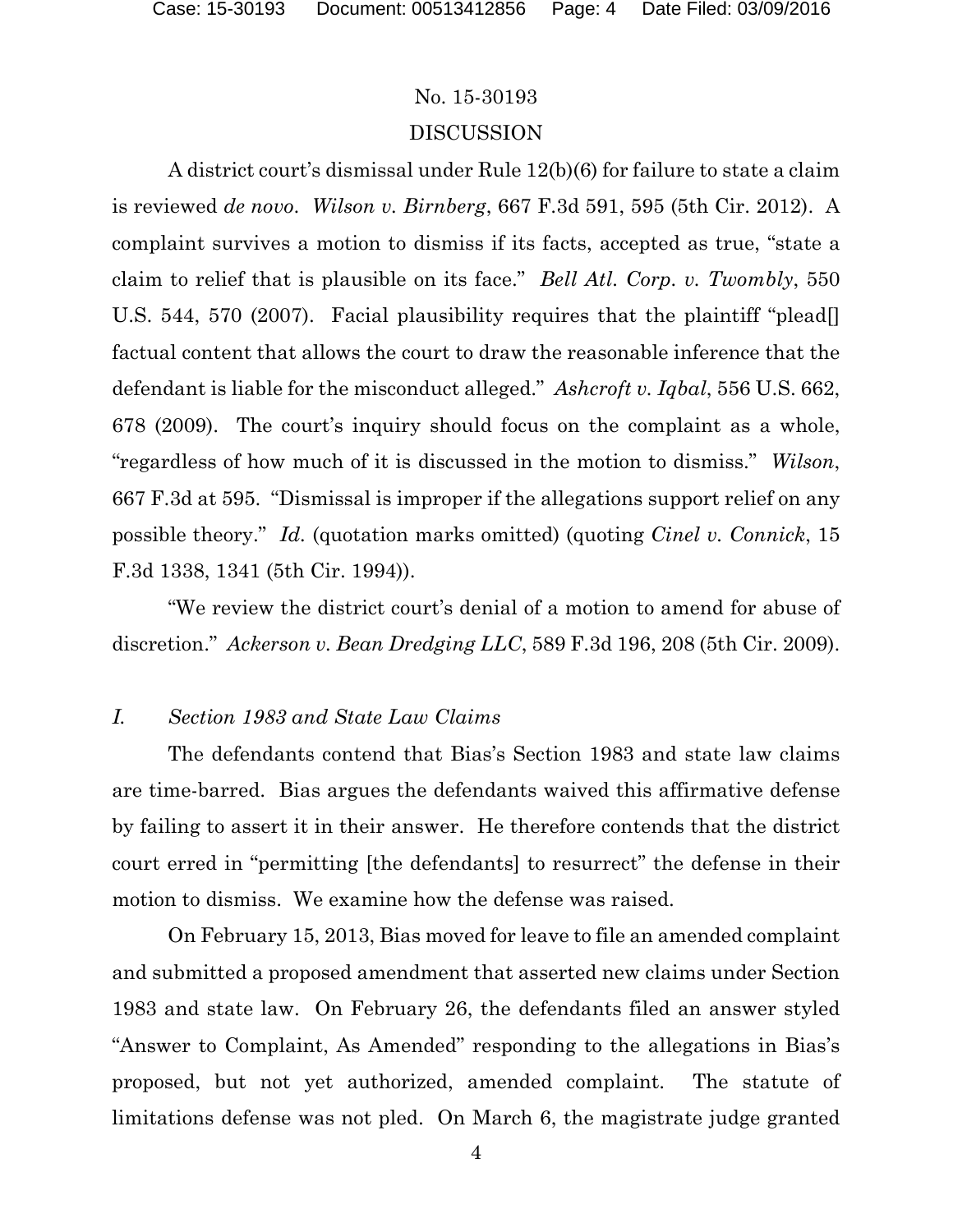#### No. 15-30193

Bias's motion for leave to amend; the amended complaint was docketed the same day. On July 3, 20[1](#page-4-0)3, the defendants filed a motion to dismiss<sup>1</sup> that, among other arguments, asserted for the first time that Bias's new claims in the amended complaint were time-barred.

Bias does not address the argument and implicitly concedes that his claims were time-barred. He does contend, though, that the statute of limitations defense has its own timing defect, namely, that the defense was not pled in the defendants' first response to his amended complaint. *See* FED. R. CIV. P. 8(c)(1). He argues that the February 26 answer, filed before leave to file the amended complaint was granted, fatally omitted pleading the defense.

The district court in its initial ruling of March 26, 2014, agreed that the affirmative defense was not timely pled. Yet, the court still held that the claims were time-barred. On reconsideration on May 15, the court acknowledged the need for elaboration of its reasoning. The court noted that a defense may be raised in a motion to dismiss if the motion is filed prior to the answer. *See Hilbun v. Goldberg*, 823 F.2d 881, 884 (5th Cir. 1987). The court concluded that the motion to dismiss was the first responsive pleading filed after leave to file the amended complaint was granted and the new complaint was actually filed. Thus, the district court held that the defendants preserved their defense and it dismissed the new claims as untimely.

It is certainly true that if a plaintiff amends his complaint, a defendant may file a new responsive pleading because the amended complaint typically causes the original pleading to be "of no legal effect." *King v. Dogan*, 31 F.3d 344, 346 (5th Cir. 1994). The district court concluded that the pleading entitled

<span id="page-4-0"></span><sup>1</sup> The defendants' motion to dismiss may have been untimely. *See* FED. R. CIV. P. 15(a)(3) (a response is required "within the time remaining to respond to the original pleading or within 14 days after service of the amended pleading"). Bias, however, never advanced that argument before the district court and does not make that argument on appeal.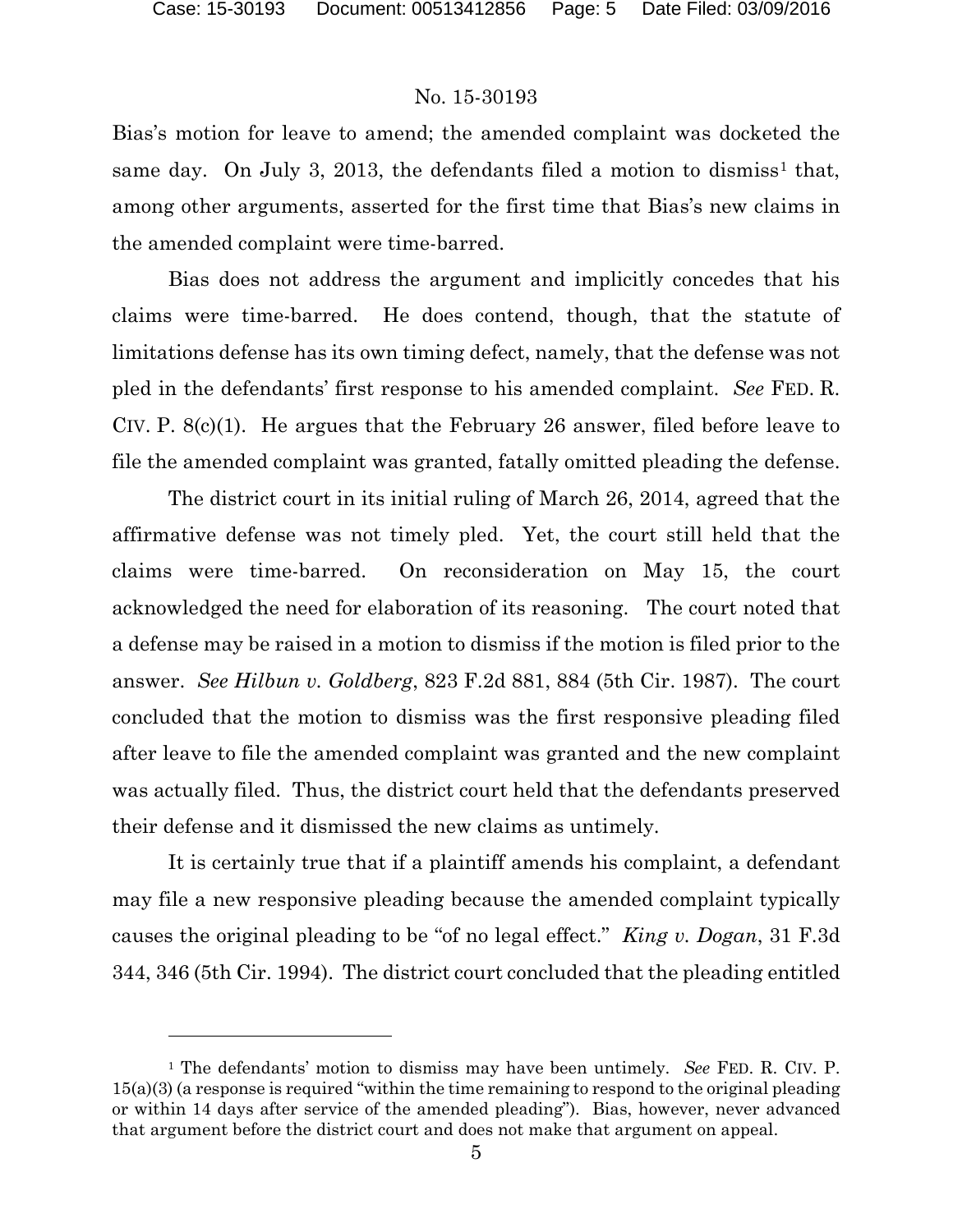"Answer to Complaint, As Amended," was not a responsive pleading to the amended complaint because the answer was prematurely filed. If we were to disagree with the court, the defendants' waiting until a second responsive pleading, i.e., the motion to dismiss, to raise the time bar would be a technical failure to comply with Rule 8(c). We may excuse such errors provided a defendant raises the defense "at a pragmatically sufficient time" and there is no prejudice to the plaintiff's ability to respond. *Arismendez v. Nightingale Home Health Care, Inc.*, 493 F.3d 602, 610–11 (5th Cir. 2007) (quotation marks omitted) (quoting *Lucas v. United States*, 807 F.2d 414, 418 (5th Cir. 1986)). In *Arismendez*, we held there was no prejudice when a defendant raised a defense late in the case because it did not involve an issue of disputed fact. *Id.* at 611.

Here, Bias was not prejudiced. His lawsuit was still in its infancy when the defendants raised the time-bar defense. He had notice and an opportunity to respond to the motion to dismiss. Finally, he does not challenge the conclusion that his Section 1983 and state law claims are time-barred. The district court did not err in dismissing the new claims. *See id*.

#### *II. False Claims Act Retaliation Claim*

 $\overline{a}$ 

Bias filed an FCA retaliation claim against the School Board and Stant and Foster in their official capacities.[2](#page-5-0) The district court dismissed the official capacity claims as redundant of Bias's claim against the School Board. *See Turner v. Houma Mun. Fire & Police Civil Serv. Bd.*, 229 F.3d 478, 485 (5th

<span id="page-5-0"></span><sup>2</sup> District courts disagree about whether 31 U.S.C. § 3730(h)(1), as amended in 2009, created individual liability for supervisors. *See United States ex rel. Wuestenhoefer v. Jefferson*, No. 4:10-CV-00012-DMB-DAS, 2014 WL 7409760, at \*7 (N.D. Miss. Dec. 31, 2014) (collecting cases). This court has not previously addressed the issue, and we do not reach it now as Bias filed his FCA retaliation claim against Stant and Foster only in their official capacities.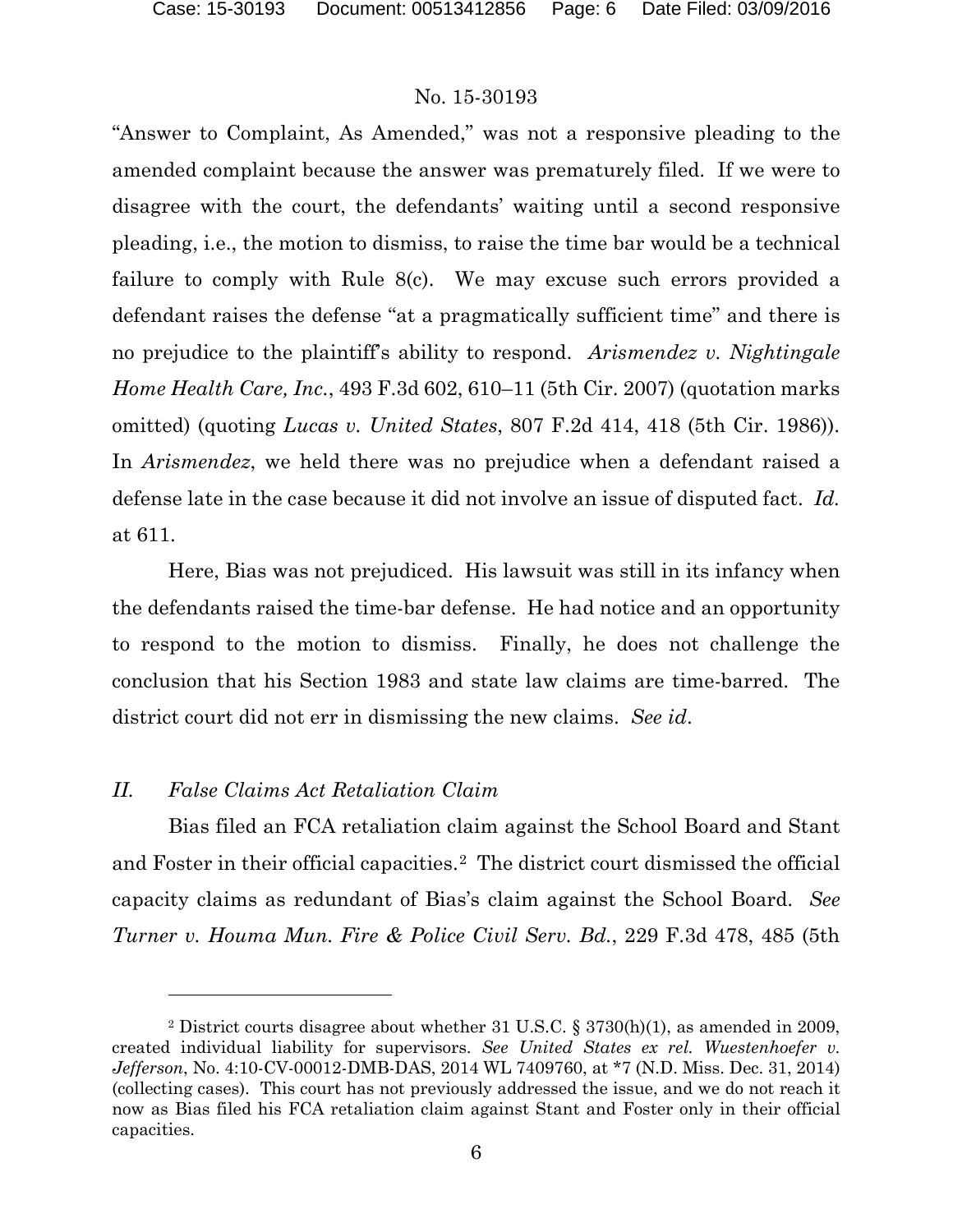Cir. 2000) ("[O]fficial-capacity claims and . . . claims against the governmental entity essentially merge."). It also dismissed the claim against the School Board, finding that the Marine Corps was "responsible for the terms and conditions of [Bias's] employment." Therefore, only the Marine Corps or its agents or employees, not the School Board, could have retaliated against Bias. In response to Bias's motion to reconsider, the district court further clarified that the problem with his complaint relates to causation:

Even if Mr. Stant and Mr. Foster had asked that Mr. Bias be transferred, that could not have been the cause . . . of the [Marine Corps' discretionary] transfer. This is true whether or not the Marine Corps relied on their alleged request: if it did, then the Marine Corps' potentially inappropriate reliance severs the causal chain; if it did not, then there was no causal chain to begin with.

On appeal, Bias focuses only on the School Board's liability as a result of the actions of Stant and Foster. Thus, we confine our analysis to the sufficiency of Bias's claim against the School Board. We begin by examining the statutory language and the elements of a proper claim.

Under the FCA "whistleblower" statute:

Any employee, contractor, or agent shall be entitled to all relief necessary to make that [individual] . . . whole . . . if that [individual] . . . is discharged, demoted, suspended, threatened, harassed, or in any other manner discriminated against in the terms and conditions of employment because of lawful acts done by the [individual] . . . in furtherance of . . . efforts to stop [one] or more violations of this subchapter.

31 U.S.C. § 3730(h)(1). To survive a motion to dismiss, a plaintiff alleging injury under Section 3730(h)(1) must show (1) he engaged in protected activity, (2) his employer, or the entity with which he has contracted or serves as an agent, knew about the protected activity, and (3) he was retaliated against because of his protected activity. *See id.*; *Robertson v. Bell Helicopter Textron, Inc.*, 32 F.3d 948, 951 (5th Cir. 1994).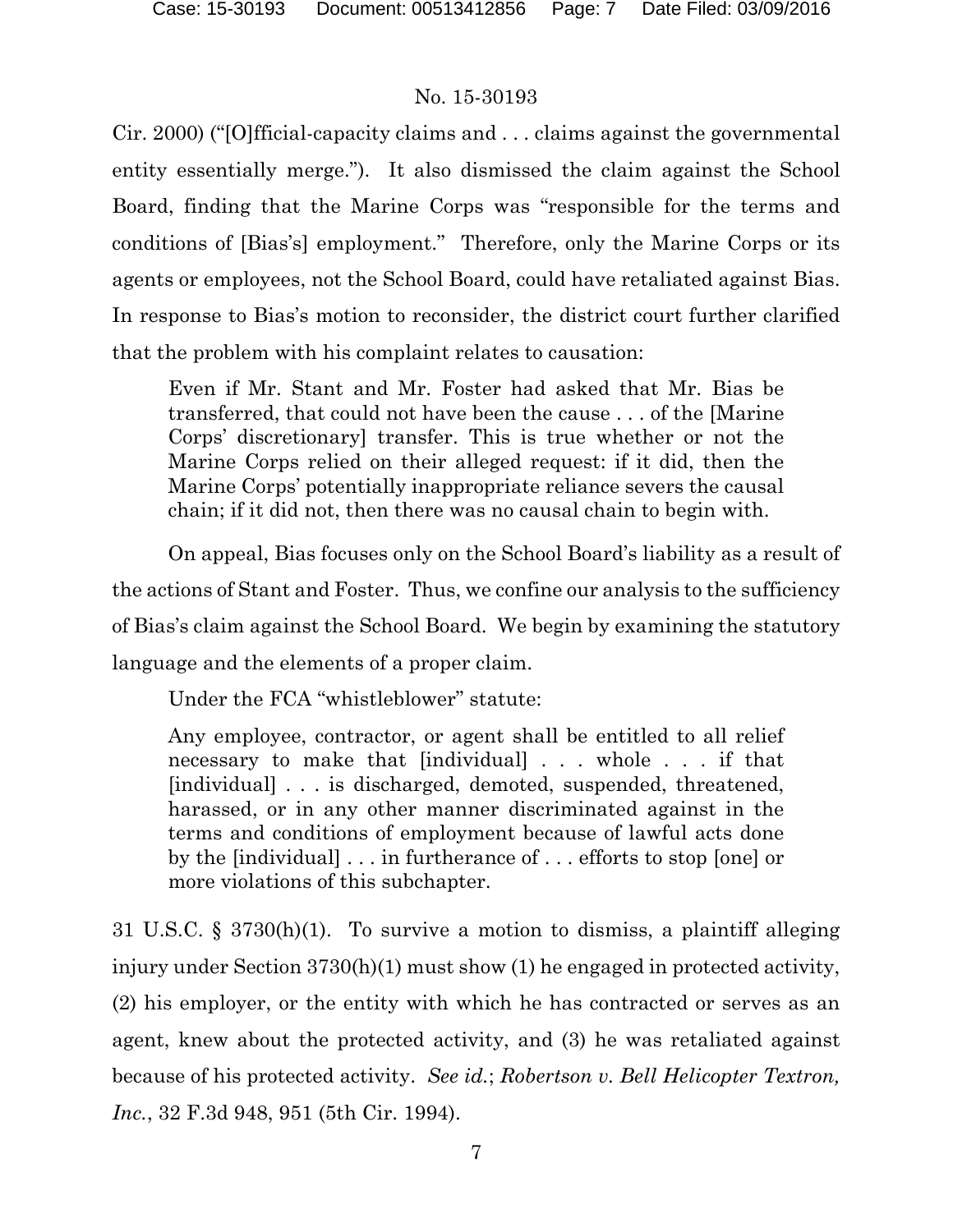Here, the parties appear to agree that Bias alleged he engaged in protected activity by reporting suspected misappropriation of government funds. As to knowledge of the protected activity, Bias contended he discussed the suspected misappropriations with Stant, Foster, and the JROTC Regional Director, and that the Regional Director alerted the School Board. Whether the other elements of a retaliation claim are sufficiently pled is where we now turn.

Bias's primary theory of liability against the School Board is that Stant and Foster were the Board's agents, that they opposed his protected activities, and they used pretext to convince the Marine Corps to remove Bias from the school.[3](#page-7-0) Bias also argues, however, that Stant and Foster retaliated against him directly for engaging in protected activity, and that the School Board is liable for their conduct. Because we conclude that Bias pled enough facts to state a claim under this latter theory, we decline to address the former.

#### *A. Required Statutory Relationship*

 $\overline{a}$ 

Initially, we examine whether Bias has alleged the kind of relationship with the School Board required by statute. In 2009, Congress amended the FCA retaliation statute by omitting the word "employer" as the only potentially culpable party, and adding "contractor" or "agent" to "employee" as identifiers of a possible aggrieved party.[4](#page-7-1) Fraud Enforcement and Recovery Act of 2009,

<span id="page-7-0"></span><sup>3</sup> This argument is somewhat similar to the cat's-paw theory of causation utilized for retaliation claims under Title VII of the Civil Rights Act. *See Zamora v. City of Houston*, 798 F.3d 326, 331 (5th Cir. 2015), *petition for cert. filed* (Jan. 8, 2016) (No. 15-868) ("Under this theory, . . . a plaintiff must show that the person with retaliatory animus used the decisionmaker to bring about the intended retaliatory action."). We have "expressed uncertainty about the continued viability of cat's paw analysis" in certain employment claims now subject to a heightened but-for standard of causation, and we have never applied such a theory in an FCA retaliation context. *See id.*

<span id="page-7-1"></span><sup>4</sup> The previous version of the statute read: "Any employee who is discharged, [etc.] . . . , or in any other manner discriminated against in the terms and conditions of employment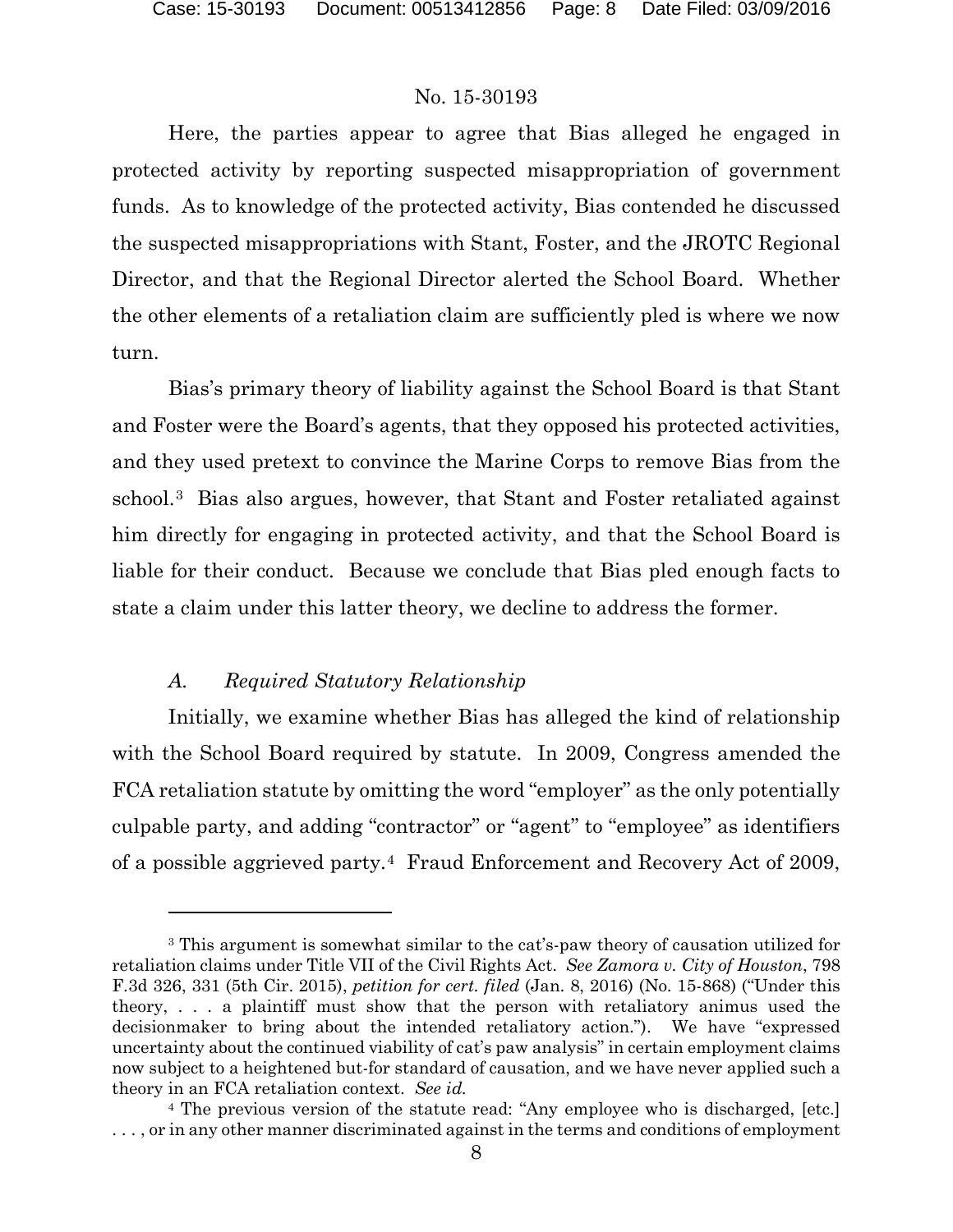#### No. 15-30193

Pub. L. No. 111-21, § 4, 123 Stat. 1617, 1624. There is little available case law discussing the amendment. Most district courts, including some in this circuit, reason that the amendment expanded the range of plaintiffs in FCA retaliation actions while still requiring that a defendant have "some employer-type relationship with the plaintiff." *See, e.g., United States ex rel. Wuestenhoefer v. Jefferson*, No. 4:10-CV-00012-DMB-DAS, 2014 WL 7409760, at \*7 (N.D. Miss. Dec. 31, 2014).<sup>[5](#page-8-0)</sup> We factor into our analysis that Section  $3730(h)(1)$  is designed to protect individuals who expose unlawful use or handling of the property of the federal government. 31 U.S.C. § 3730(h). Because the FCA is "remedial," its provisions are to be construed "broadly to effectuate its purpose." *See United States ex rel. Rigsby v. State Farm Fire & Cas. Co.*, 794 F.3d 457, 468 (5th Cir. 2015), *petition for cert. filed* (Oct. 21, 2015) (No. 15-513).

District courts, however, have cautioned that Congress did not intend "to grant a federal right of action against anyone and everyone" in amending the statute, so requiring some employment relationship acts as a continuing limiting principle. *See generally, e.g., Howell v. Town of Ball*, No. 12-951, 2012 WL 6680364, at \*2 (W.D. La. Dec. 21, 2012). We agree, and conclude that the 2009 amendment requires that courts must expand the class of defendants beyond just employers but not interpret that expansion as a license to sue anyone. To discern the outer boundary of liability, we look "to the plain language of the statute, reading it as a whole and mindful of the linguistic choices made by Congress." *See In re Universal Seismic Assocs., Inc.*, 288 F.3d

by his or her employer . . . shall be entitled to all relief necessary to make the employee whole." 31 U.S.C. § 3730(h) (2006), *amended by* 31 U.S.C. § 3730(h)(1).

<span id="page-8-0"></span><sup>5</sup> Some courts have reached this conclusion because of a Senate Report explaining that the amendment was necessary to correct courts' narrow interpretation of the term "employee," which left individuals "who are not technically employees . . . but nonetheless have a contractual or agent relationship with an employer" unprotected. S. REP. No. 110-507, at 2, 26–27 (2008). We rely on the plain language of the statute, though, particularly the omission of the word "employer" to identify the defendant, and not the Senate Report.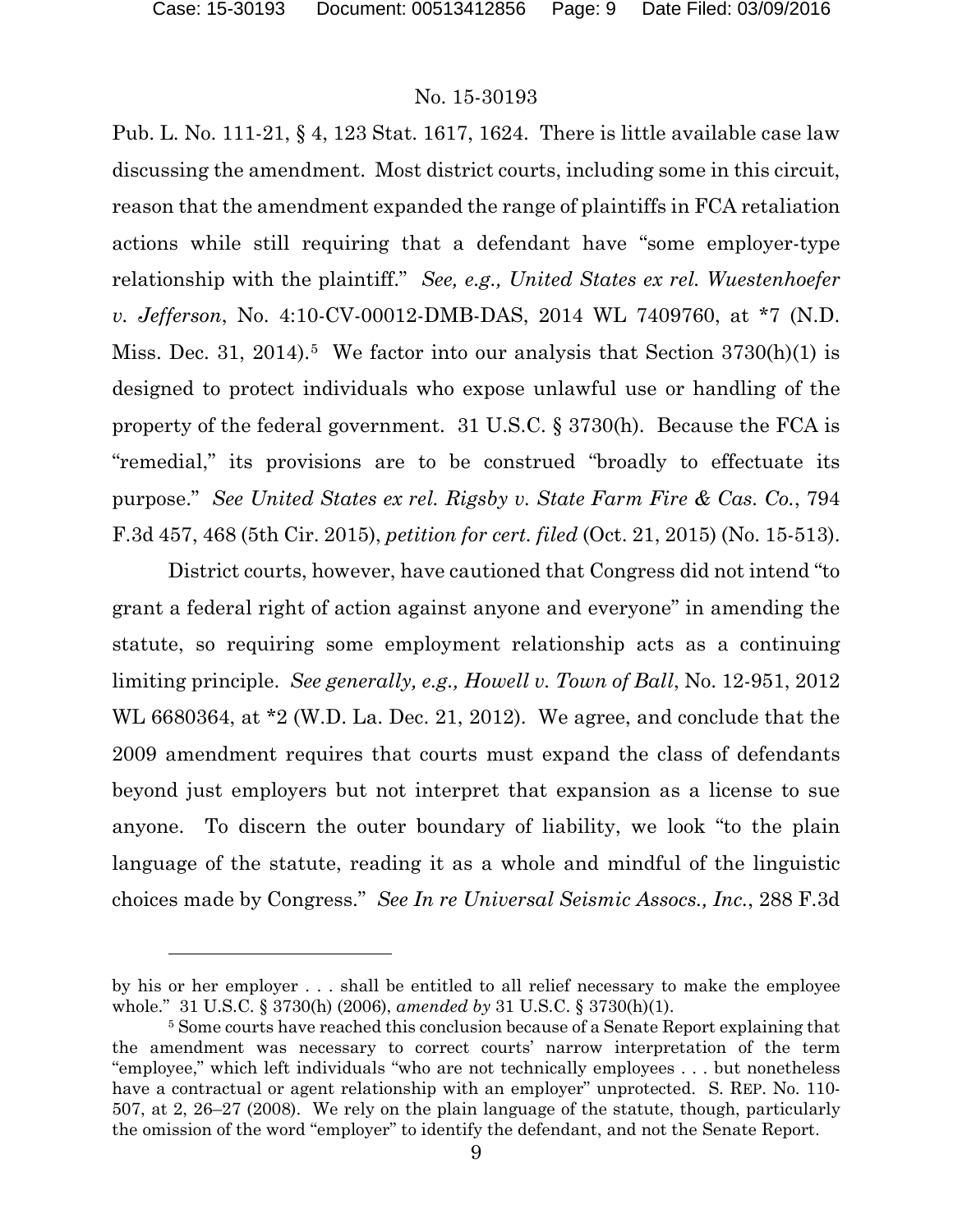205, 207 (5th Cir. 2002). One of the district courts recognized there still must be an "employer-*type* relationship," *see Wuestenhoefer*, 2014 WL 7409760, at \*7 (emphasis added), an articulation we can accept if the meaning is confined to the three types of relationships listed in the statute. Defendants, then, must be those by whom plaintiffs are employed, with whom they contract, or for whom they are agents. In addition, the retaliatory action must be related to "terms and conditions of *employment*," or the contract or agency relationship. *See* 31 U.S.C. § 3730(h)(1) (emphasis added).

 Traditionally, JROTC instructors are employed by the school district and are "responsible to school authorities," though the Regional Director and military maintain oversight over the program. Marine Corps Order 1533.6E, at 3–3 (Marine Corps' JROTC regulations); *see also* 10 U.S.C. § 2031(d)(2). Bias alleged that he left that traditional relationship before he was retirement eligible. The military then did its best to rectify that error by recalling him to active duty. Bias contended, though, that his recall placed him in a bifurcated status: he was an active-duty Marine paid by the Marine Corps, which ordered his transfer, but he continued to answer to Stant, a principal employed by the School Board. Though Section 3730(h)(1) expanded the range of plaintiffs who can bring FCA retaliation claims, the statute did not define "employee," "contractor," or "agent." We thus look outside its text to determine whether Bias's relationship with Stant and the School Board could fall within those anticipated by the statute.

"Contractor" requires the existence of some form of contract between parties. Although Bias alleged in his complaint that he was effectively a contractor for the School Board, he did not plead that he entered into a contract with the defendants. Also, counsel conceded in oral argument that no such contract exists.

As for "employee," courts should look to the "conventional master-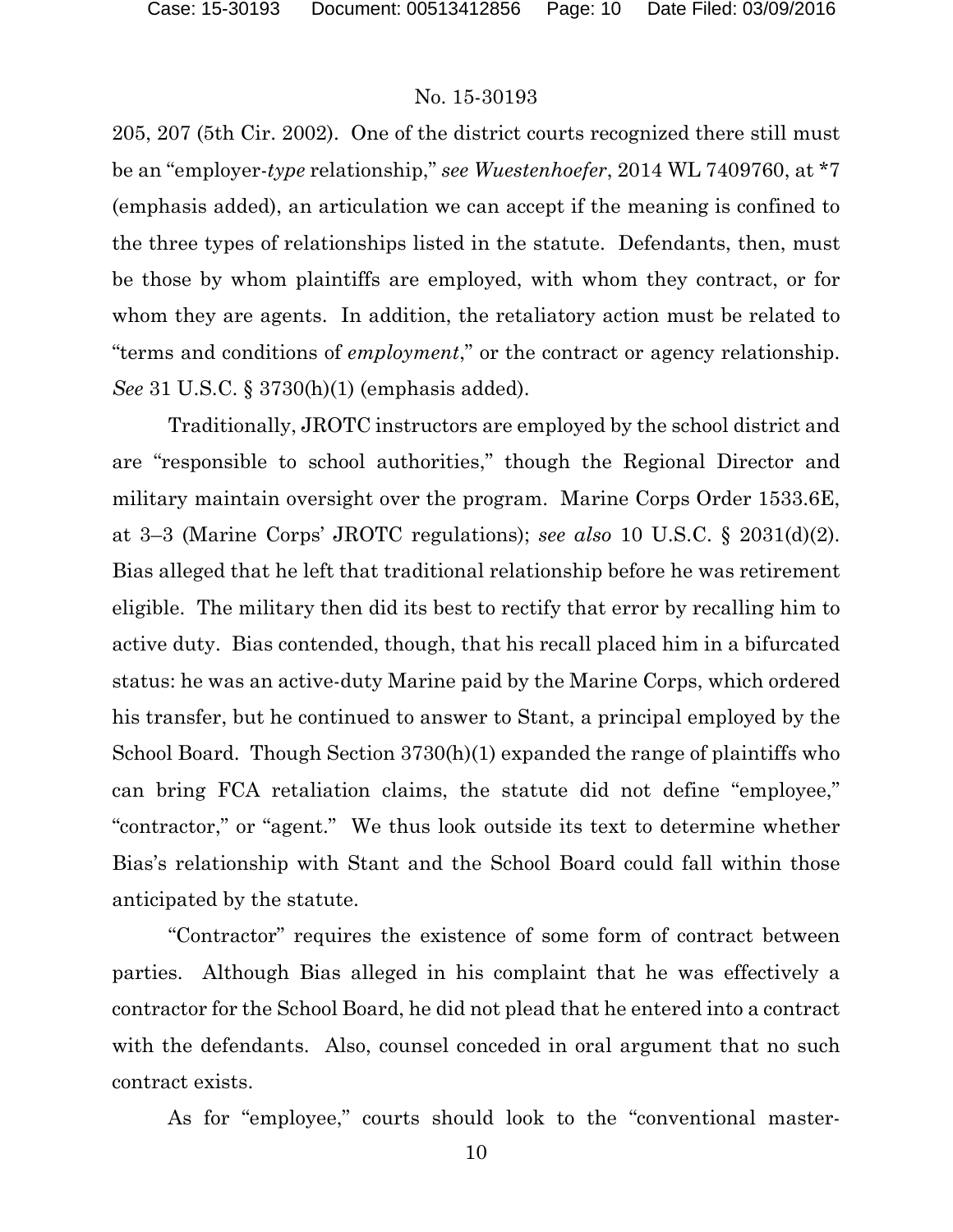#### No. 15-30193

servant relationship as understood by common-law agency doctrine" where a statute leaves the word undefined. *Community for Creative Non-Violence v. Reid*, 490 U.S. 730, 739–40 (1989). To determine whether an employment relationship exists in other contexts, this circuit applies a "hybrid economic realities/common law control test." *See Muhammad v. Dallas Cnty. Cmty. Supervision & Corr. Dep't*, 479 F.3d 377, 380 (5th Cir. 2007) (applying Title VII of the Civil Rights Act). "The most important component of this test is [t]he right to control [the] employee's conduct." *Id.* (alterations in original) (quotation marks omitted) (quoting *Deal v. State Farm Cnty. Mut. Ins. Co. of Texas*, 5 F.3d 117, 119 (5th Cir. 1993)). This includes examining whether the alleged employer has the power to "hire, fire, supervise, and set the work schedule of the employee." *Id.* The economic realities portion focuses on who pays, withholds taxes from, provides benefits to, and sets other terms and conditions of employment for, the employee. *Id.* 

Similarly, the common law definition of "agency" anticipates "a consensual relationship in which one person . . . acts as a representative . . . of another . . . with power to affect the legal rights and duties of the other person." RESTATEMENT (THIRD) OF AGENCY § 1.01, cmt. c. The person represented, as in a master-servant situation, "has a right to control the . . . agent." *Id.*

Bias admitted in his complaint<sup>[6](#page-10-0)</sup> that he was on active military duty and was paid by the Marine Corps. He claimed, though, that by being assigned to the high school's JROTC program, he "in effect, was a contractor or agent to the Tangipahoa Parish School Board." Bias also alleged that Stant, a principal employed by the School Board, supervised him and evaluated his performance. Additionally, Bias said the unusual situation resulting from his premature

<span id="page-10-0"></span><sup>6</sup> Bias's first amended complaint did not add any facts fleshing out the relationship between him and the School Board, so our review is confined to the sufficiency of the factual content in his original pleading.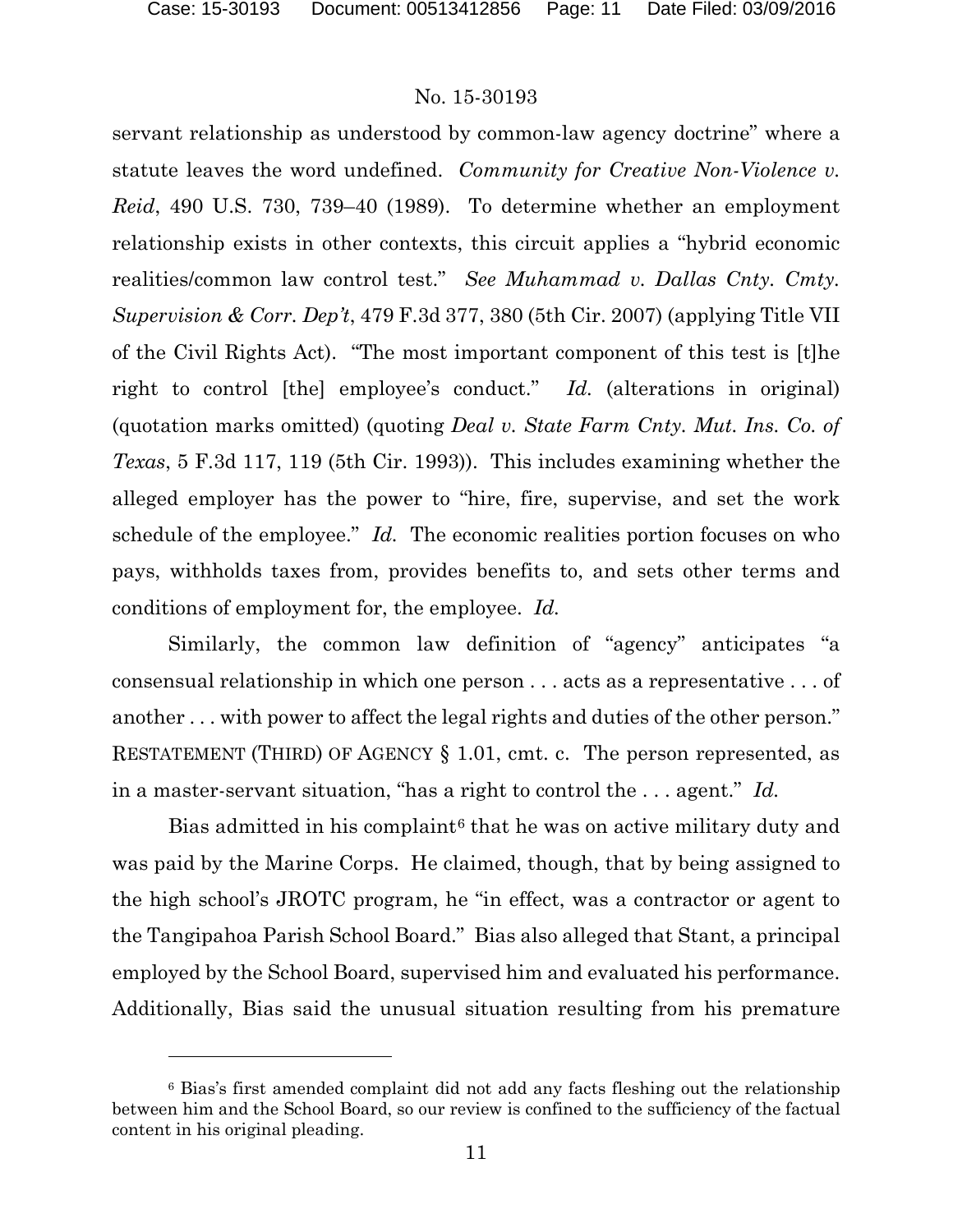retirement from the Marine Corps left him "assigned to the same school in virtually the same position as" when he was actually employed by the School Board. Other allegations were that he performed teacher-like functions, such as supervising lunchtime detention, and participated in meetings with school officials, including someone from the Human Resources department, to discuss the conflict between Stant, Foster, and Bias.

In summary, exactly what the relationship was between Bias and the School Board is unclear. It is plausible, though, that he was, as claimed, an agent (his counsel acknowledged Bias was not a contractor). Bias did not expressly contend that he was an employee. There is enough pled in the complaint to make it plausible, as required by *Twombly*, that Bias had the kind of relationship required by statute with the School Board. 550 U.S. at 570.

#### *B. Retaliatory Acts*

As for the alleged retaliatory acts, this court has not examined in any depth what constitutes retaliation under the FCA. The statute itself provides a list of non-exhaustive examples. 31 U.S.C. § 3730(h)(1) (retaliation includes "discharge[], demot[ion], suspen[sion], threat[s, and] harass[ment]"). Other circuits, have expanded on that list, holding that "behavior . . . constitute[s] retaliation [if] . . . it would be sufficient to constitute an adverse employment action under Title VII." *Moore v. Cal. Inst. of Tech. Jet Propulsion Lab.*, 275 F.3d 838, 847–48 (9th Cir. 2002).

Analyzing other whistleblower statutes with language comparable to Section 3730(h)(1), this court has said that, as under Title VII, a retaliatory act must be "materially adverse, which . . . means it well might have dissuaded a reasonable worker from" engaging in protected activity. *Halliburton, Inc. v. Admin. Review Bd.*, 771 F.3d 254, 259–60 (5th Cir. 2014) (determining the meaning of retaliation under the Sarbanes-Oxley Act's ("SOX") retaliation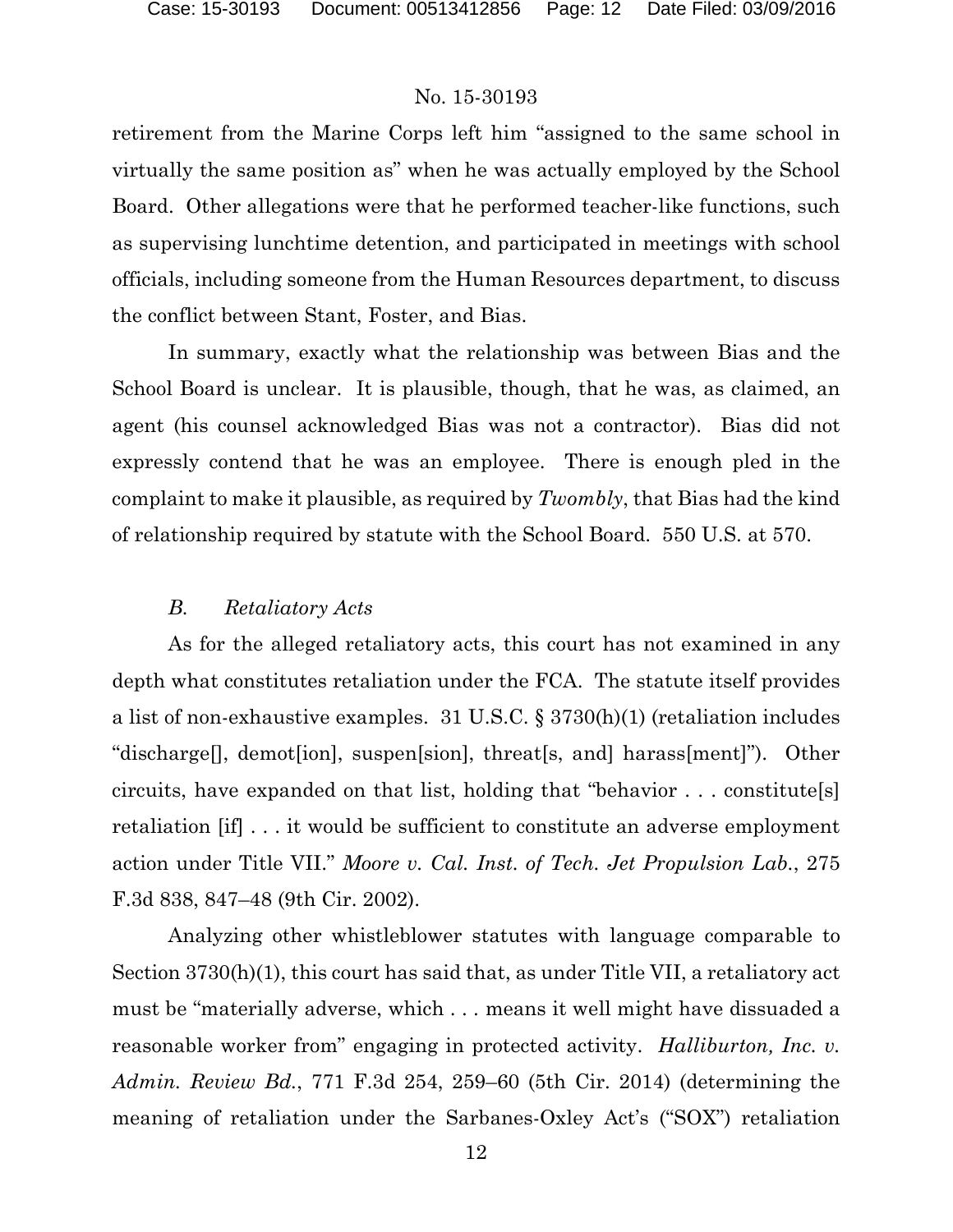#### No. 15-30193

provision) (citing *Burlington N. & Santa Fe Ry. Co. v. White*, 548 U.S. 53, 67– 68 (2006)). Based on the similarity of the whistleblower protections afforded under the FCA and SOX, we find the SOX definition of retaliation as articulated in *Halliburton* also applies to Section 3730(h)(1). *Compare* 31 U.S.C. § 3730(h)(1) (FCA), *with* 18 U.S.C. § 1514A(a) (SOX).[7](#page-12-0)

Here, Bias alleged that the Marine Corps ordered the ultimate retaliatory act against him, which was his transfer. That was an effective demotion that would have put considerable strain on his family. Instead, he retired early. Bias also pled that Stant (the individual charged with supervising and evaluating his performance) caused the transfer order to be issued by reporting to the School Board, Marine Corps, and other employees that Bias had been "derelict in his duties" and was unlikely to receive an appointment for the next year. Bias, moreover, contended that Stant, assisted by Foster, "harass[ed]" him for a number of months after Bias reported the misappropriation of funds. *See* 31 U.S.C. § 3730(h)(1) (prohibiting the threat or harassment of an employee because he has engaged in protected activity). Specific examples of harassment in the complaint include Stant's "shout[ing]" at and "badgering" Bias, spreading rumors about Bias, and facilitating Foster's insubordination, which made it difficult for Bias to do his job.

The defendants counter that the School Board is not liable for the "retaliatory acts, even if proven, of its mid and low level employees without having any knowledge" of their conduct. We borrow from common law agency principles "[w]hen grappling with the standard for imposing vicarious liability in civil liability provisions." *See United States ex rel. Vavra v. Kellogg Brown* 

<span id="page-12-0"></span><sup>7</sup> SOX's whistleblower statute provides that "[n]o company [subject to SOX's mandates] . . . may discharge, demote, suspend, threaten, harass, or in any other manner discriminate against an employee in the terms and conditions of employment because of any lawful act done by the employee." 18 U.S.C. § 1514A(a).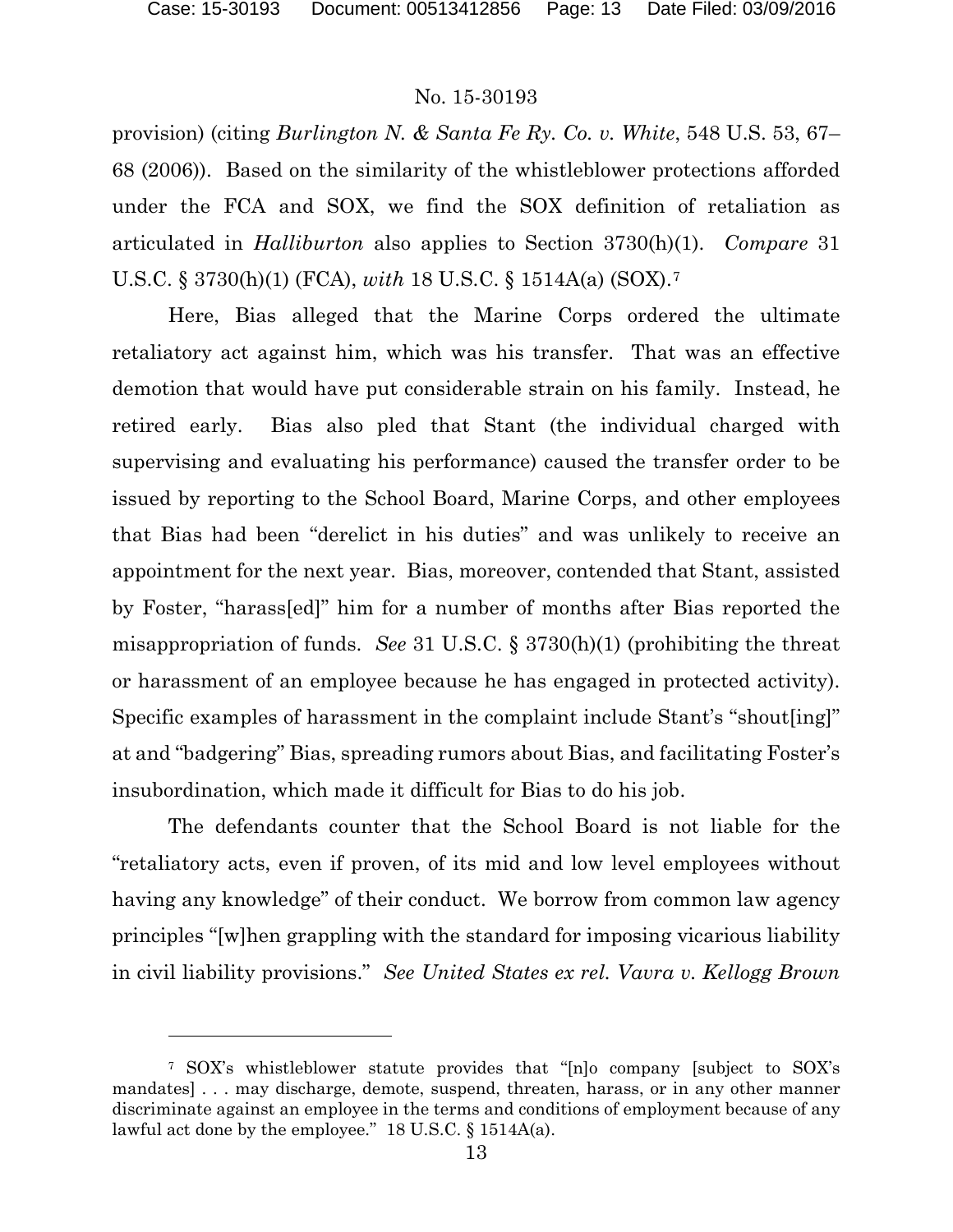#### No. 15-30193

*& Root, Inc.*, 727 F.3d 343, 349 (5th Cir. 2013). Common law dictates that a "master is subject to liability for the torts of his servants committed while acting in the scope of their employment," or acts committed "outside the scope of employment, if the servant purported to act or to speak on behalf of the principal and there was reliance upon *apparent authority*."[8](#page-13-0) *Id.* (footnote and quotation marks omitted) (quoting RESTATEMENT (SECOND) OF AGENCY § 219 (1958)); *see also Faragher v. City of Boca Raton*, 524 U.S. 775, 802–03 (1998) (using agency law to determine vicarious liability for a supervisor's unlawful harassment under Title VII).

In the present case, Bias alleged that Stant and Foster convinced the Marine Corps to transfer him after he reported supposed misappropriation of government funds. He also alleged, however, that Stant and Foster harassed him during the school day and undermined his ability to adequately perform his job. *See Arguello v. Conoco, Inc.*, 207 F.3d 803, 810 (5th Cir. 2000) (factors used to consider whether an act is within the scope of employment include the time and purpose of the act, and its similarity to acts which the servant is authorized to perform). Although Foster was a teacher subordinate to Bias in JROTC, Stant was Amite High's principal, or the top official who ran day-to-

<span id="page-13-0"></span><sup>8</sup> Bias cites *United States v. Ridglea State Bank*, 357 F.2d 495, 498 (5th Cir. 1966), in arguing that, under the FCA, a corporation is liable for its employees' acts if the employees were "acting within the scope of their authority and *for the purpose of benefitting the corporation*." (emphasis added). That case, however, analyzed a corporation's FCA liability for an employee's alleged misappropriation of government funds, not an FCA retaliation claim. *Id.* at 496–97. At that time, the FCA authorized double damages and a forfeiture of \$2,000 for each knowing violation of the law. *Id.* at 497–98. Thus, we sought guidance from more-rigorous criminal vicarious liability principles. *Id.* at 498–500. We have not applied the *Ridglea* standard in examining vicarious liability in any other civil statute, including Section 3730(h)(1), and we have since questioned the applicability of *Ridglea* generally. *See United States ex rel. Vavra v. Kellogg Brown & Root, Inc.*, 727 F.3d 343, 350–51 (5th Cir. 2013) (citing *American Soc'y of Mech. Eng'rs, Inc. v. Hydrolevel Corp.*, 456 U.S. 556, 573–74 (1982) (noting, in applying agency law in a Sherman Antitrust Act vicarious liability claim, that requiring an employee act to benefit the employer before imputing liability would hinder the law's purpose)).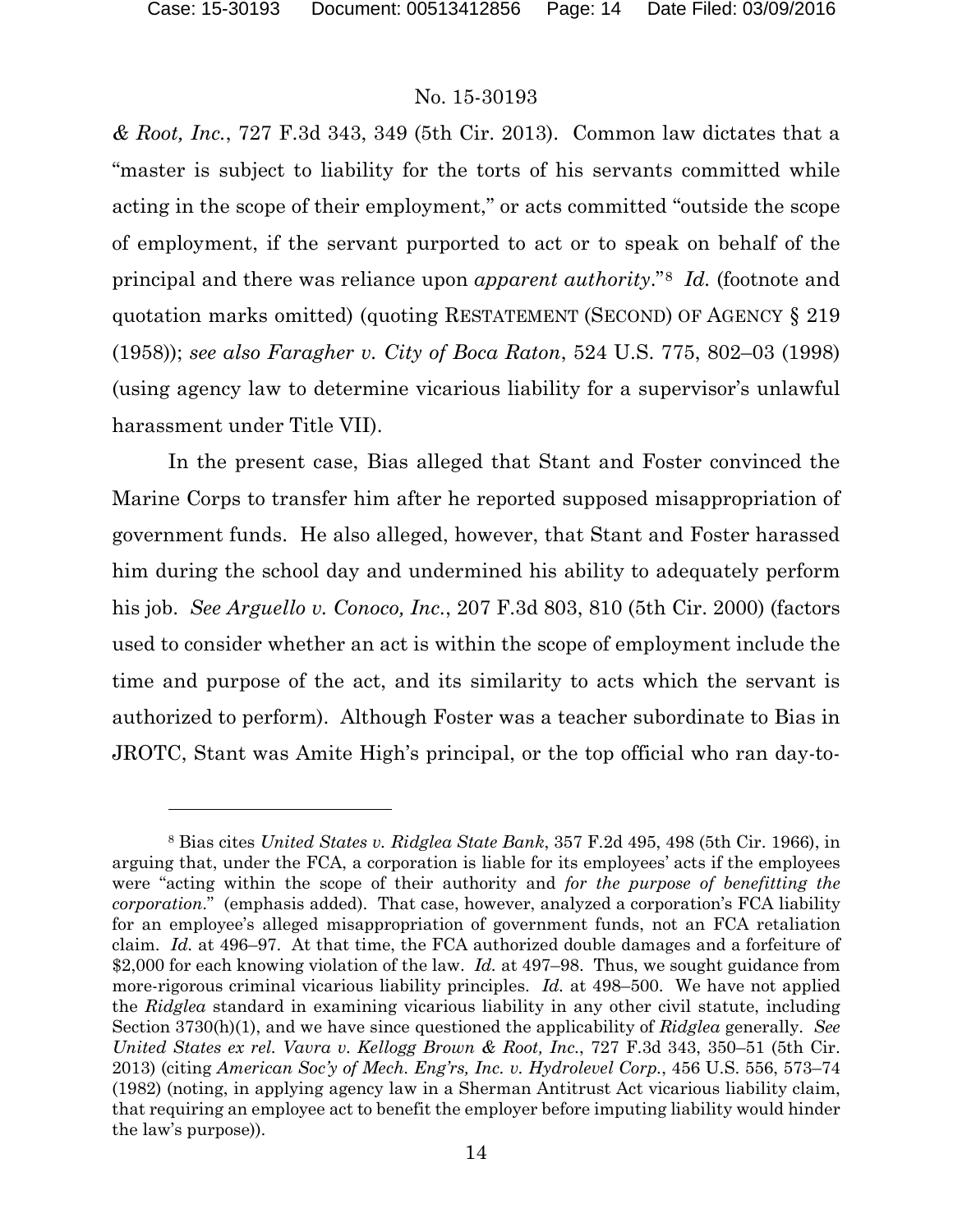day operations at the school on behalf of the School Board and allegedly supervised Bias.

For purposes of deciding whether dismissal under Rule 12(b)(6) is appropriate, Bias's allegations about Stant "well might have dissuaded" Bias from reporting misappropriation of government funds. *See Burlington*, 548 U.S. at 67–68. Additionally, Bias pled enough facts to make it plausible that Stant was acting within the scope of his employment, or at the very least, with the apparent authority of the School Board. *See Vavra*, 727 F.3d at 349. Bias has sufficiently stated a claim against the School Board, based on Stant's alleged actions against him. *See Twombly*, 550 U.S. at 570. We reverse the district court's dismissal of his FCA retaliation claim as to that defendant.

#### *III. Motion to Amend Complaint*

Finally, Bias argues that the district court abused its discretion in denying him a second opportunity to amend his complaint.

As an initial matter, the defendants argue that Bias impermissibly attempted to expand the scope of his appeal by seeking review of "various *other*  district court rulings *subsequent* to its March 26, 2014 granting of [the defendants'] motion to dismiss." Federal Rule of Appellate Procedure 3(c) requires an appellant to "designate the judgment, order, or part thereof being appealed" in the notice of appeal. This requirement is jurisdictional, but we "construe a notice of appeal liberally to avoid technical barriers to review." *New York Life Ins. Co. v. Deshotel*, 142 F.3d 873, 884 (5th Cir. 1998). Bias's Notice of Appeal references only the district court's January 2015 final judgment. Reviewing a final judgment, though, "clearly encompasses the prior orders leading up to it." *See Xerox Corp. v. Genmoora Corp.*, 888 F.2d 345, 348– 49 (5th Cir. 1989). Whether the district court erred in denying Bias's motion to amend is therefore properly before this court.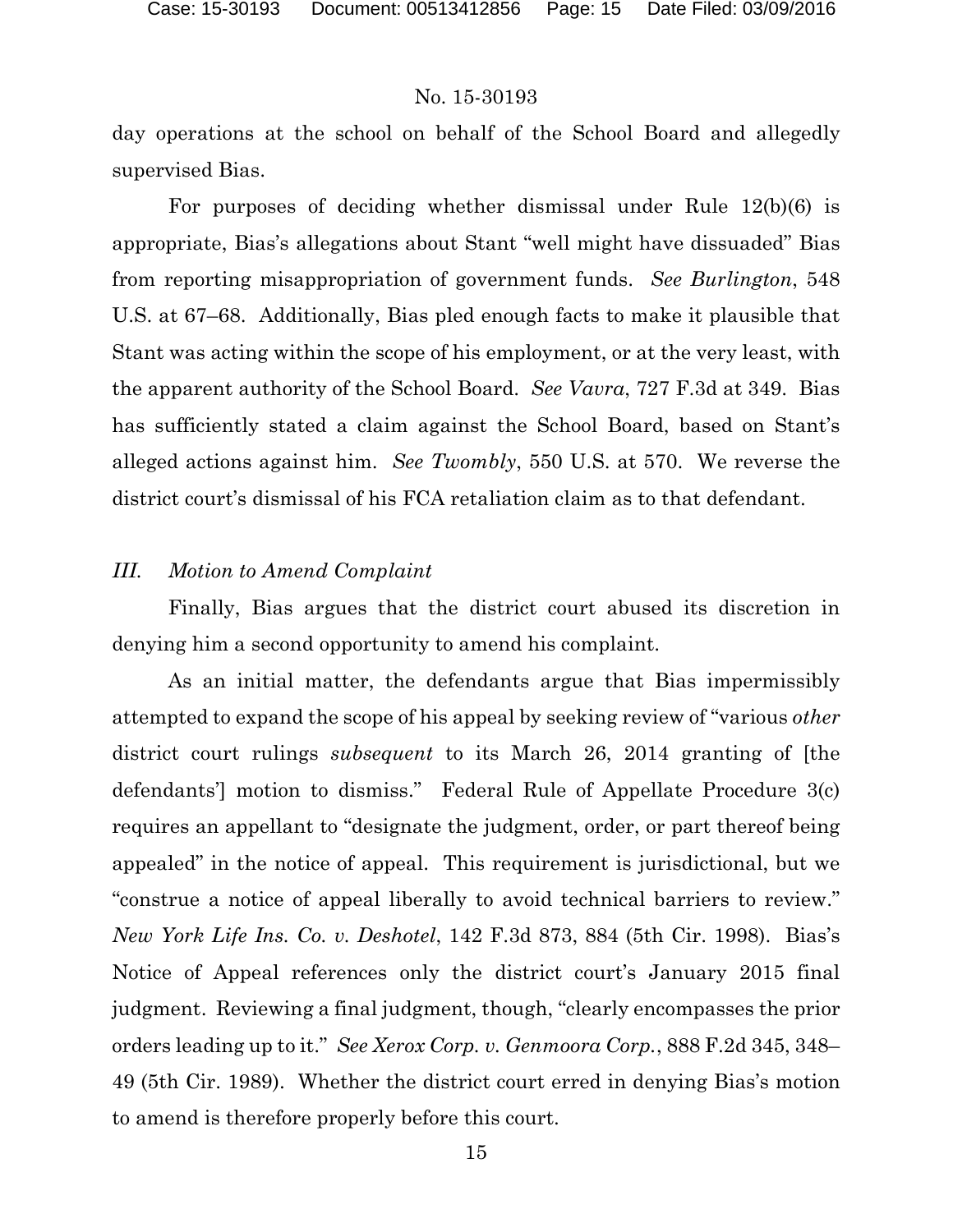On March 26, 2014, the district court dismissed Bias's FCA retaliation, Section 1983, and state law claims. The court clarified parts of its order on May 15 in denying Bias's motion for reconsideration. On May 22, the court entered a scheduling order related to the remaining FCA claim, setting the deadline for amending pleadings with leave of court for June 23. On August 13, Bias filed a motion for leave to file his second amended complaint. The magistrate judge denied the motion, and the district court affirmed.

While Federal Rule of Civil Procedure 15(a) provides that leave to amend shall be "freely" given, Rule 16(b)(4) limits modifications to a scheduling order to situations where good cause is shown. *S&W Enters., L.L.C. v. SouthTrust Bank of Ala., NA*, 315 F.3d 533, 535–36 (5th Cir. 2003). Four factors are considered in determining whether a motion under Rule 16(b)(4) should be granted: "(1) the explanation for the failure to [timely move for leave to amend]; (2) the importance of the [amendment]; (3) potential prejudice in allowing the [amendment]; and (4) the availability of a continuance to cure such prejudice." *Id.* at 536.

We have held that Bias's complaint was sufficient to state an FCA retaliation claim against the School Board. We therefore note that the need for an amendment as to that claim and defendant was minimal. As for his other claims, the magistrate judge properly found that the first *S&W Enterprises* factor weighed in favor of denying Bias's motion. Bias argues that deciding whether to amend was "not an easy decision" because he had to "fully digest" both the court's dismissal order and denial of his motion for reconsideration. The district court's March 2013 order dismissing Bias's claims in part did contain confusing language. Bias still had several weeks after the court clarified its reasoning, though, to request leave to amend. Instead, he waited more than two months after a scheduling order was entered, and one month after the deadline to amend pleadings passed, to file his motion.